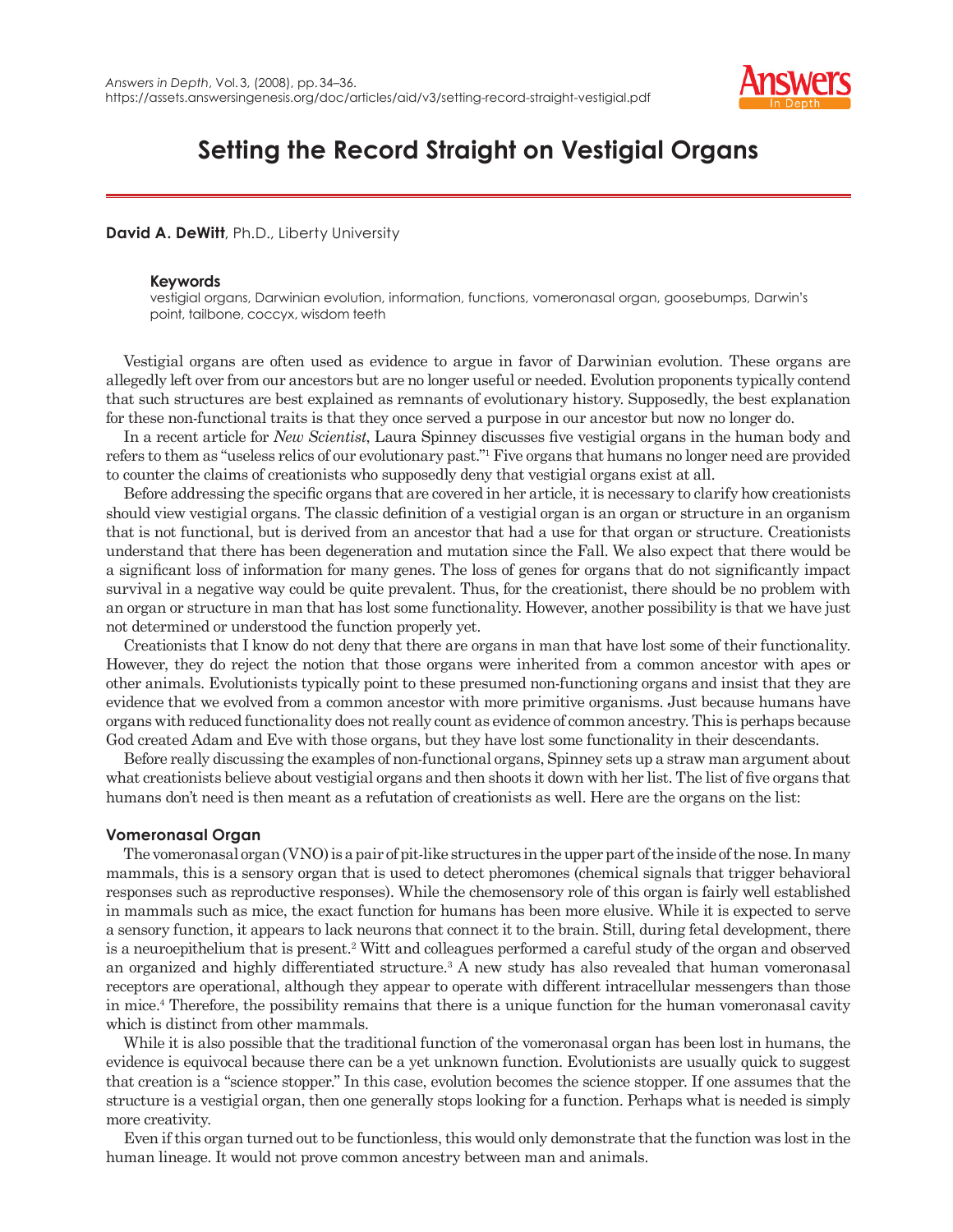#### **Goosebumps**

The second vestigial organ on the *New Scientist* list of vestigial organs is goosebumps. In many animals, this reflex that causes hair to stand erect is used to generate warmth. It can also make the animal appear larger as happens when a cat's fur stands on end when it is frightened. Goosebumps are a natural response to cold or high emotions. There is nothing really wrong or dysfunctional about the small erector pilli muscles that cause the bulge of skin as the hair stands erect.

The classification of goosebumps as a vestigial organ stems from a revised definition of vestigial. According to the *New Scientist* article, it is not necessary to be completely functionless. If an organ or response is reduced compared to its ancestral version or takes a slightly different form, it can be considered vestigial. Under the revised definition, because human hair is "puny" and the thermoregulatory impact reduced, goosebumps can be considered vestigial.

Once again, this example must assume that humans share a common ancestor with animals in order for goosebumps to be considered vestigial. In this case, there is no evidence that the goosebump response has been reduced from that of our human ancestors.

#### **Darwin's Point**

The third organ on the list requires tortured logic to be considered vestigial. Darwin's point is "thought to be a vestige of a joint that allowed the top part of the ancestral ear to swivel or flop down over the opening of the ear."5 Actually, it is a harmless congenital defect that results from a malformation as the ear folds during early development. Darwin's point is found in about 10% of humans.

In the *New Scientist* article, the rationale given for its vestigial status is the observation that it is inherited as an autosomal dominant trait. Autosomal dominant traits will be expressed if an individual inherits the gene from even one parent. Since Darwin's point is a dominant trait this is supposed to imply that it was useful. Additionally, it shows incomplete penetration which means that not all individuals that have the gene will express the trait. The incomplete penetration is supposed to mean that it has since lost its functional role.

Here, the evidence is being selectively lined up to imply that the structure is a vestigial organ. The logic does not follow. Autosomal dominance does not itself convey usefulness to the traits involved. There are plenty of autosomal dominant traits that are not useful. These would include Huntington's disease and polydactylism (extra fingers or toes). Both these and other traits can be inherited and expressed with a single copy of the gene. There are also many traits that can be dominant with no benefit such as brown eyes or widow's peak.

Rather than an evolutionary relic, the data is more consistent with Darwin's point resulting from a loss of information within the human lineage. There is no evidence to link it to common ancestors with animals, and thus, no real evidence that this is a relic of evolution.

#### **The Tailbone**

The tailbone or coccyx has often been presumed to be vestigial and a leftover remnant to our alleged mammal and reptilian ancestors who also had tails. Evidence that is cited includes the variable number of bony segments humans can have (usually 4 but can be 3 or 5) as well as "babies born with tails." But these so called tails are not really tails at all and instead are a type of fatty tumor. There are no bones or muscles in them at all, and thus, it cannot truly be considered a vestigial organ.6

Spinney acknowledges that the coccyx now has a "modified function, notably as an anchor point for the muscles that hold the anus in place." In fact, the coccyx is the anchor point for the muscles that form the entire pelvic diaphragm. Therefore, while the coccyx has a clear function in humans today, the only reason to claim that the function has been modified is because of evolutionary assumptions. If you believe that humans descended from animals that possessed tails, then there must have been a modification of the tailbone. In contrast, if our ancestor Adam was created by God then there was no modification, and our tailbone is just as it always was. Without the evolutionary presupposition, the evidence that the tailbone is vestigial evaporates.

#### **Wisdom Teeth**

The last vestigial organ on the list of "Five Things that Humans Don't Need" are the wisdom teeth. This is a third set of molars that erupt last. Because of crowding, the wisdom teeth often become impacted and must be removed to avoid complications. Nonetheless there are many people whose wisdom teeth erupt without incident. For those who must have the wisdom teeth pulled, there is little loss. The New Scientist article notes that ~35% of people do not develop wisdom teeth. If this is correct, it is an example of a loss of information, the opposite of what molecules-to-man evolution requires. It does not provide evidence that wisdom teeth are not beneficial.

Much has been written about wisdom teeth from a creation perspective.Wisdom teeth are not vestigial and